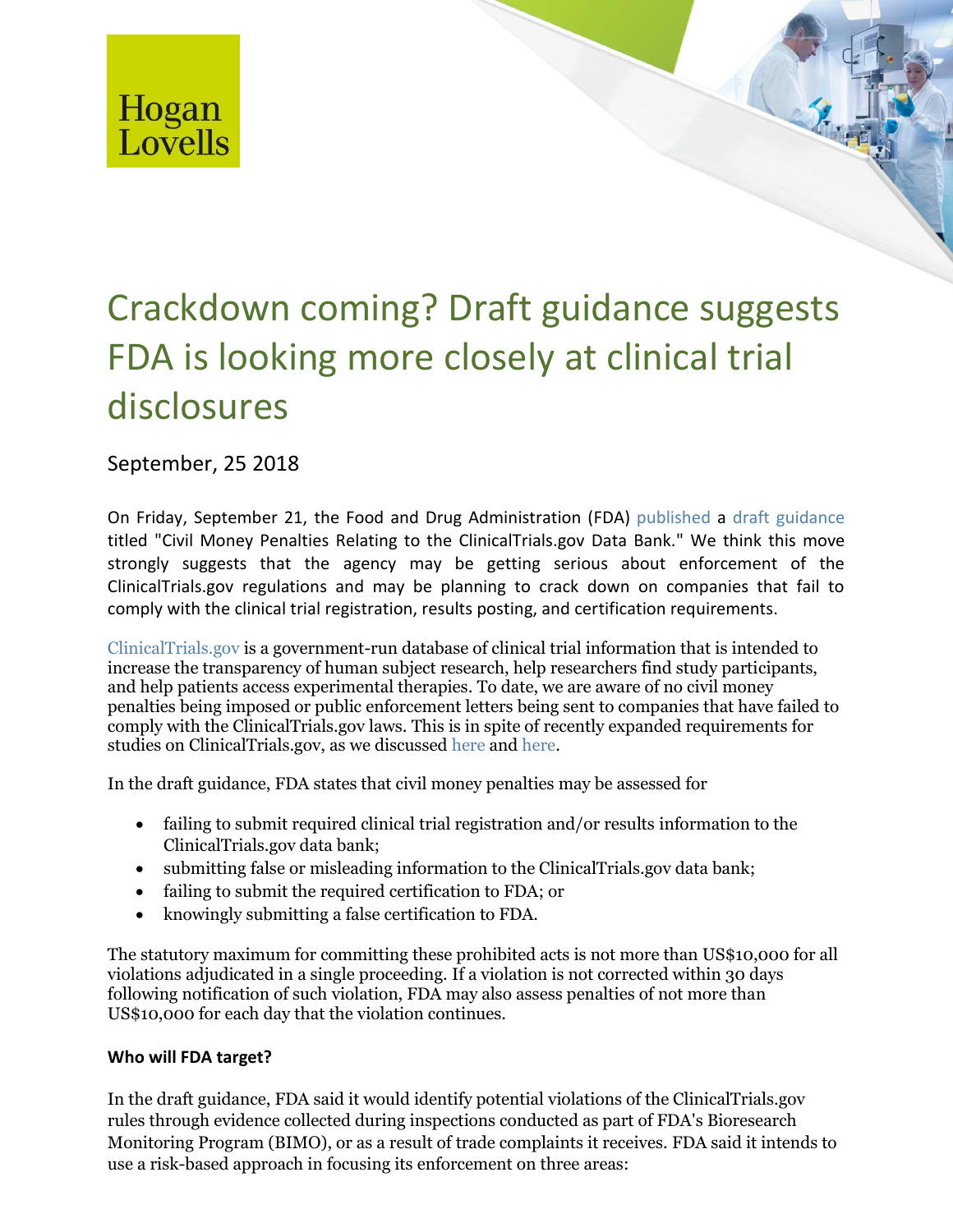- responsible parties who have failed to submit required clinical trial registration and/or results information "for higher risk applicable clinical trials or applicable clinical trials of public health importance"
- responsible parties or submitters for which there is a pattern of previous noncompliance with the requirements to submit clinical trial information and/or certifications
- applicable clinical trials for which noncompliance exists in conjunction with potential noncompliance with other statutory and/or regulatory requirements pertaining to the conduct of the trial

### **Steps involved in enforcement**

Under the procedures outlined in the guidance, FDA will give responsible parties notice and an opportunity to cure the violation before seeking civil money penalties. More specifically,

- 1. FDA will send a Preliminary Notice of Noncompliance (Pre-Notice Letter) to a responsible party warning of an infraction;
- 2. the responsible party has 30 days to make any necessary corrections;
- 3. if the center determines that a responsible party failed to submit any required clinical trial information to the ClinicalTrials.gov data bank and/or submitted information that is false or misleading in any particular way, the agency will issue the responsible party a Notice of Noncompliance;
- 4. the responsible party will then have another 30 days to remedy noncompliance; and
- 5. if the center finds the noncompliance has not been remedied, it will commence legal action to seek civil money penalties pursuant to 21 CFR Part 17.

## **Broader significance**

As noted above, we believe the publication of this draft guidance signals increased FDA scrutiny on ClinicalTrials.gov compliance and the agency's goal to put some teeth into the transparency and disclosure objectives behind ClinicalTrials.gov. If a company is found in violation of these requirements, the penalties can be considerable, especially if a violation is left uncorrected.

Of course, FDA and the Department of Justice can also criminally investigate and prosecute matters involving parties that submit false (or omit material) information to FDA. This guidance does nothing to alter that – but to the extent it indicates a potential new area of FDA enforcement – there is the possibility of additional criminal referrals for egregious cases in addition to the potential imposition of civil money penalties.

The public comment period on the draft guidance ends November 20. If you have any questions about the impact of this guidance or on clinical trial reporting obligations generally, please contact any of the authors or the Hogan Lovells lawyer with whom you commonly work.